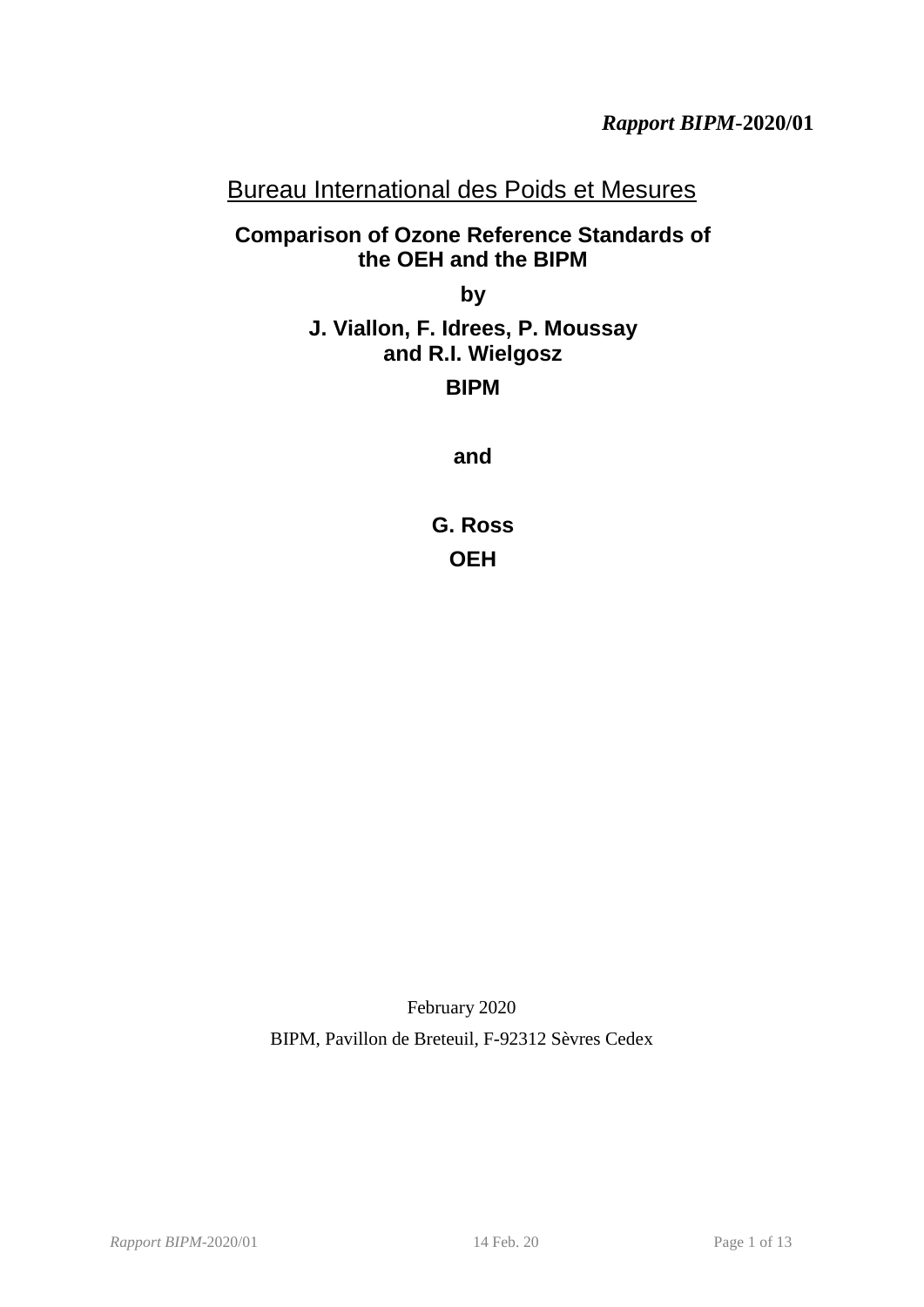# **Comparison of Ozone Reference Standards of the OEH and the BIPM, June 2018**

Joële Viallon $^{1*}$  $^{1*}$  $^{1*}$ , Faraz Idrees $^1$ , Philippe Moussay $^1$ , Robert Wielgosz $^1$ , Glenn Ross $^2$ 

<sup>1</sup> BIPM (Bureau International des Poids et Mesures), Pavillon de Breteuil, F-92312 Sèvres, France

<span id="page-1-0"></span><sup>2</sup> [OEH](#page-0-0) (Office of Environment and Heritage NSW), Dock 3, Atmospheric Science Building,  $480$ Weeroona Road, Lidcombe NSW 2141, Australia

#### **Abstract**

A comparison of the ozone reference standards of the [Office of](#page-1-0)  [Environment and Heritage NSW](#page-1-0) [\(OEH\)](#page-0-0) and of the Bureau International des Poids et Mesures (BIPM) has been performed. Both institutes maintain Standard Reference Photometers (SRPs), developed by the National Institute of Standards and Technology (NIST), as their reference standards. The instruments were compared over a nominal ozone amount-of-substance fraction range of 0 nmol/mol to 500 nmol/mol and the results showed good agreement.

#### Contents:

#### **COMPARISON OF OZONE REFERENCE STANDARDS OF THE OEH AND THE BIPM, JUNE 20182**

| 10. ANALYSIS OF THE MEASUREMENT RESULTS BY GENERALIZED LEAST-SQUARE REGRESSION  10 |  |
|------------------------------------------------------------------------------------|--|
|                                                                                    |  |
|                                                                                    |  |
|                                                                                    |  |
|                                                                                    |  |
|                                                                                    |  |

<span id="page-1-1"></span>Author for correspondence. E-mail [jviallon@bipm.org,](mailto:jviallon@bipm.org) Tel: +33 1 45 07 62 70, Fax: +33 1 45 07 20 21.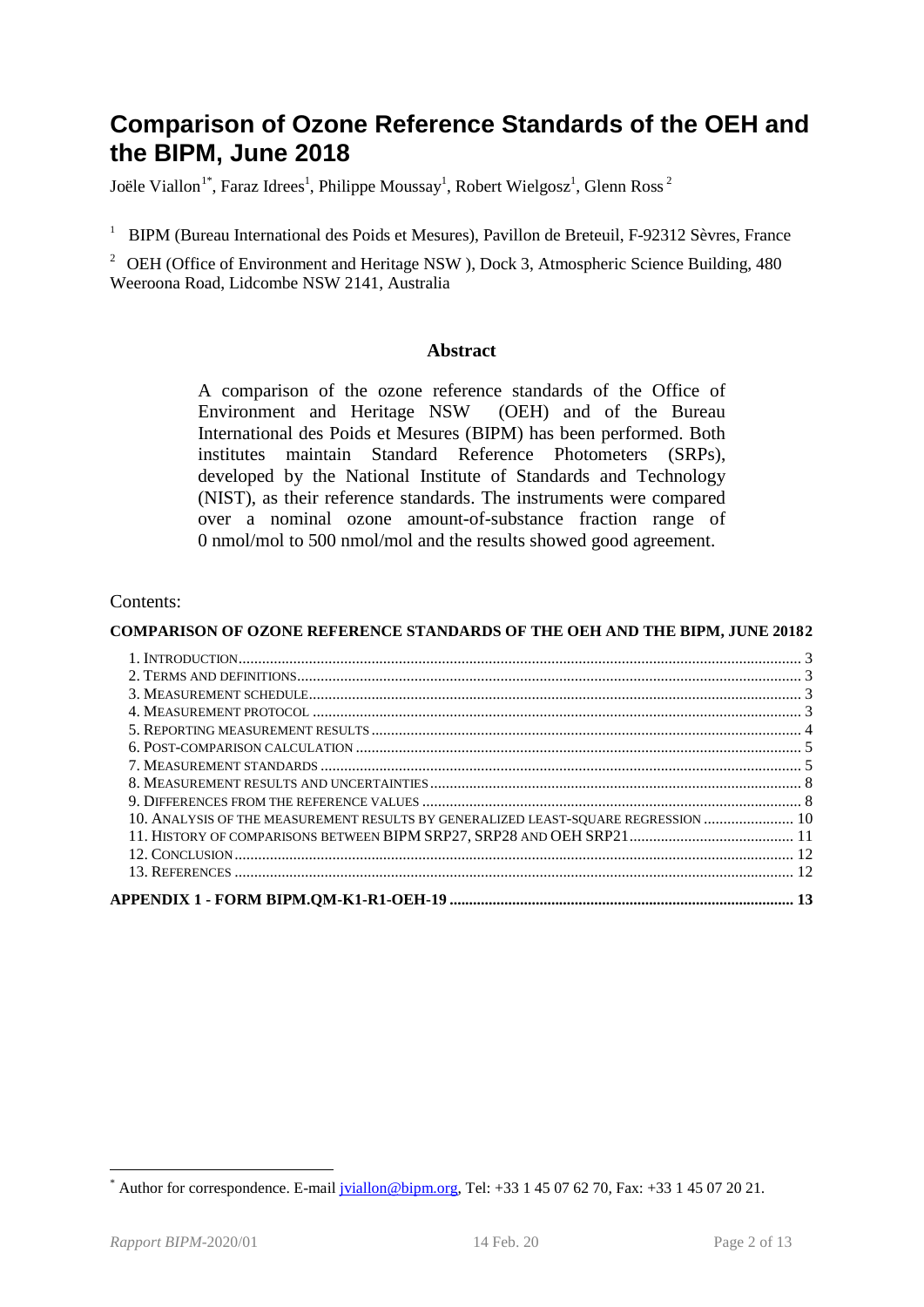#### **1. Introduction**

A comparison of the ozone reference standards of the Office of Environment and Heritage NSW (OEH) and of the Bureau International des Poids et Mesures (BIPM) was performed. Both institutes maintain Standard Reference Photometers (SRPs), developed by the National Institute of Standards and Technology (NIST) as their reference standards. This comparison was performed following the protocol established for the key comparison BIPM.QM-K1, described briefly in section [4.](#page-2-0) A description of the standards is given in section [7](#page-4-0) of this report, together with their uncertainty budgets. The results of the comparison are given in sections [8,](#page-7-0) [9](#page-7-1) and [10.](#page-9-0)

## **2. Terms and definitions**

- *x*<sub>nom</sub>: nominal ozone amount-of-substance fraction in dry air furnished by the ozone generator
- $x_{A,i}$ : *i*th measurement of the nominal value  $x_{\text{nom}}$  by the photometer A
- $\bar{x}_A$ : the mean of *N* measurements of the nominal value  $x_{\text{nom}}$  measured by the photometer

$$
A: \ \overline{x}_A = \frac{1}{N} \sum_{i=1}^N x_{A,i}
$$

- $s_A$ : standard deviation of *N* measurements of the nominal value  $x_{\text{nom}}$  measured by the photometer A :  $s_A^2 = \frac{1}{N-1} \sum_{i=1}^N (x_{A,i} -$ *N i*  $\frac{1}{N-1} \sum_{i=1}^{N} (x_{A,i} - \bar{x})$ *s* 1  $_{A,i}$  –  $\overline{x}_{A}$ )<sup>2</sup>  $A^{2} = \frac{1}{N-1} \sum_{i=1}^{N} (x_{A,i} - \overline{x}_{A})$
- The result of the linear regression fit performed between two sets of data measured by the photometers A and B during a comparison is written:  $x_A = a_{A,B} x_B + b_{A,B}$ . With this notation, the photometer A is compared against the photometer B.  $a_{A,B}$  is dimensionless and  $b_{A,B}$  is expressed in units of nmol/mol.

## **3. Measurement schedule**

Measurements reported in this report were performed from 14 to 20 June 2019 at the BIPM.

# <span id="page-2-0"></span>**4. Measurement protocol**

This comparison was performed following the protocol established for the key comparison BIPM.QM-K1. As OEH NSW is not a Designated Institute under the CIPM MRA, the results of this comparison cannot be included in BIPM.QM-K1, but are published in this BIPM report.

The protocol is summarized in this section. The complete version can be downloaded from the BIPM website [\(http://www.bipm.org/utils/en/pdf/BIPM.QM-K1\\_protocol.pdf\)](http://www.bipm.org/utils/en/pdf/BIPM.QM-K1_protocol.pdf).

<span id="page-2-1"></span>This comparison was performed following protocol A, corresponding to a direct comparison between the [OEH](#page-0-0) national standard SRP21 and the common reference standard BIPM-SRP27 maintained at the BIPM. A comparison between two (or more) ozone photometers consists of producing ozone-air mixtures at different amount-of-substance fractions over the required range, and measuring these with the photometers.

## 4.1. Ozone generation

The same source of purified air is used for all the ozone photometers being compared. This air is used to provide reference air as well as the ozone-air mixture to each ozone photometer.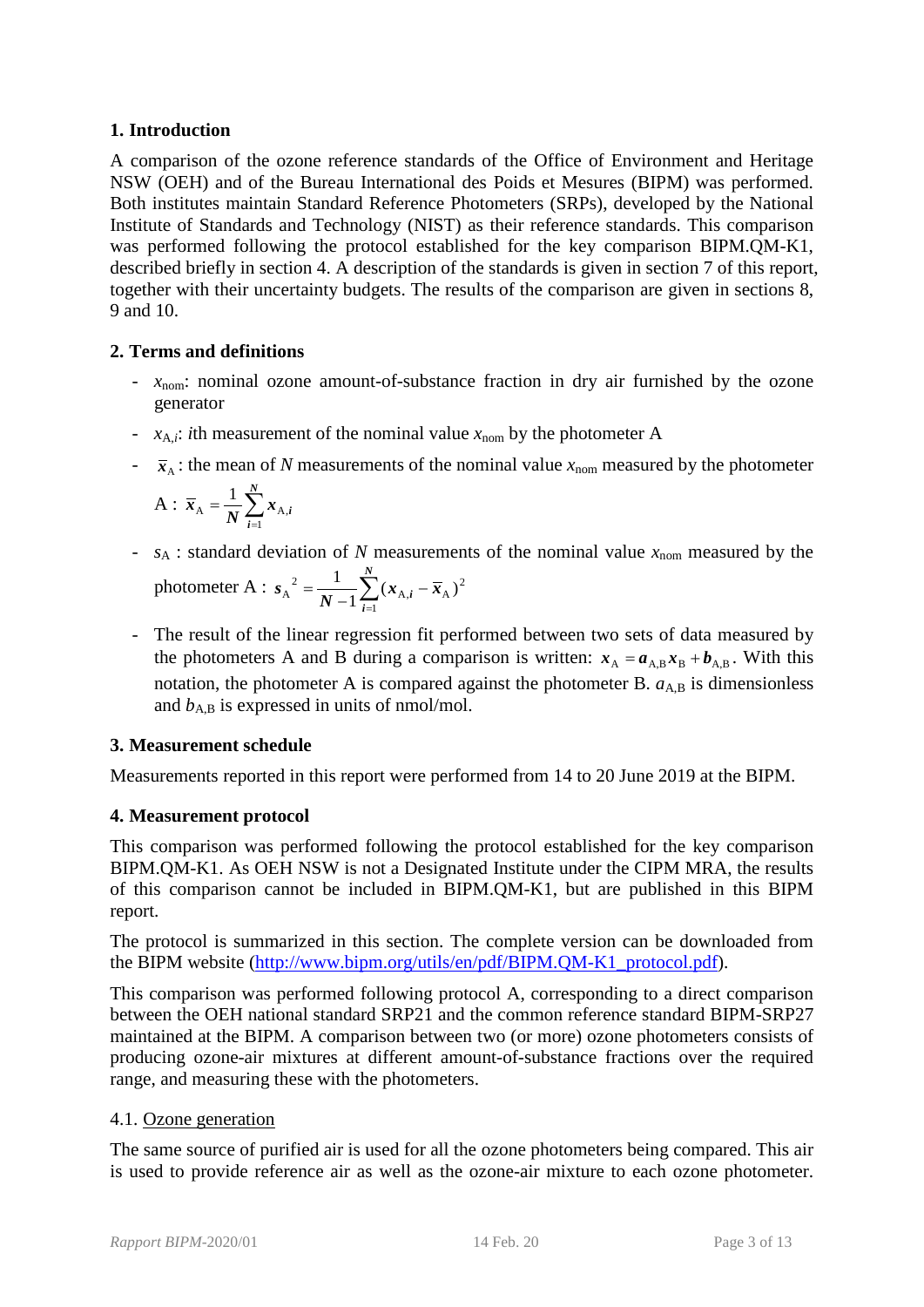Ambient air is used as the source for reference air. The air is compressed with an oil-free compressor, and dried and scrubbed with a commercial purification system so that the amount-of-substance fraction of ozone and nitrogen oxides remaining in the air is below detectable limits. The relative humidity of the reference air is monitored and the amount-ofsubstance fraction of water in air is typically found to be less than 3 μmol/mol. The amountof-substance fraction of volatile organic hydrocarbons in the reference air was measured (November 2002), with no amount-of-substance fraction of any detected component exceeding 1 nmol/mol.

A common dual external manifold in Pyrex is used to furnish the necessary flows of reference air and ozone-air mixtures to the ozone photometers. The two columns of this manifold are vented to atmospheric pressure.

#### 4.2. Comparison procedure

Prior to the comparison, all the instruments were switched on and allowed to stabilize for at least 8 hours. The pressure and temperature measurement systems of the instruments were checked at this time. If any adjustments were required, these were noted. For this comparison, no adjustments were necessary.

One comparison run includes 10 different amount-of-substance fractions distributed over the range, together with the measurement of reference air at the beginning and end of each run. The nominal amount-of-substance fractions were measured in a sequence imposed by the protocol (0, 220, 80, 420, 120, 320, 30, 370, 170, 500, 270, and 0) nmol/mol. Each of these points is an average of 10 single measurements.

For each nominal value of the ozone amount-of-substance fraction  $x_{\text{nom}}$  furnished by the ozone generator, the standard deviation  $S_{SRP27}$  of the set of 10 consecutive measurements  $x_{SRP27i}$  recorded by BIPM-SRP27 was calculated. The measurement results were considered valid if  $S_{\text{SRP27}}$  was less than 1 nmol/mol, which ensures that the photometers were measuring a stable ozone concentration. If not, another series of 10 consecutive measurements was performed.

#### 4.3. Comparison repeatability

The comparison procedure was repeated continuously to evaluate its repeatability. The participant and the BIPM decided when both instruments were stable enough to start recording a set of measurement results to be considered as the official comparison results.

#### 4.4. SRP27 stability check

A second ozone reference standard, BIPM-SRP28, was included in the comparison to verify its agreement with BIPM-SRP27 and thus follow its stability over the period of the ongoing key comparison.

#### **5. Reporting measurement results**

<span id="page-3-1"></span><span id="page-3-0"></span>The participant and the BIPM staff reported the measurement results on the results form BIPM.QM-K1-R1, provided by the BIPM, which is available on the BIPM website. It includes details of the comparison conditions, measurement results and associated uncertainties, as well as the standard deviation for each series of 10 ozone amount-ofsubstance fractions measured by the participant's standard and the common reference standard. The completed form, BIPM.QM-K1-R1-OEH-19 is given in the Appendix 1.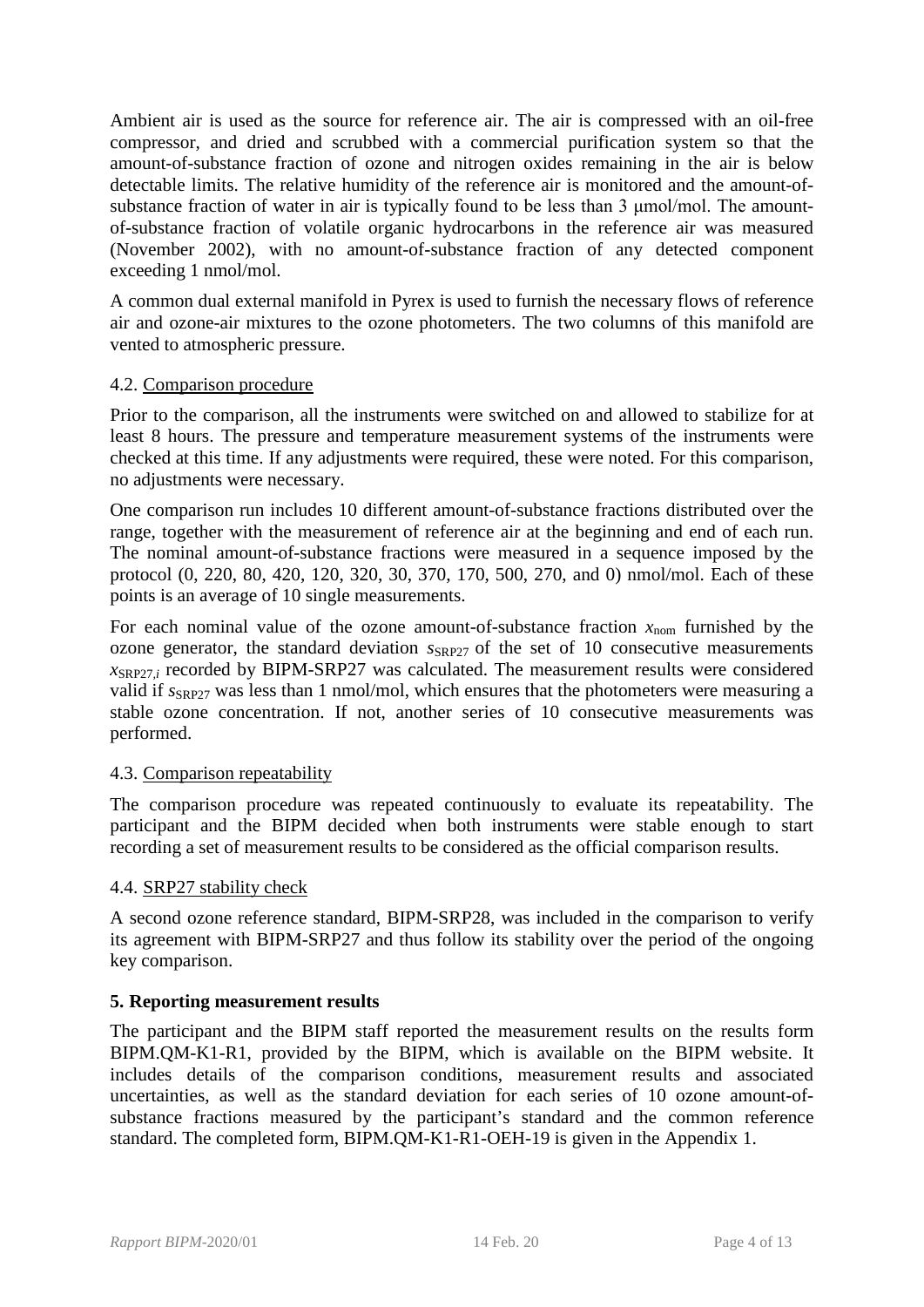#### **6. Post-comparison calculation**

All calculations were performed by the BIPM using the information on form [BIPM.QM-K1-](#page-3-0) [R1.](#page-3-0) It includes the difference from the reference value at two nominal ozone amount-ofsubstance fractions, which are considered as degrees of equivalence for the key comparison BIPM.QM-K1. For information, the difference from the reference value at all nominal ozone amount-of-substance fractions are reported in the same form, as well as the linear relationship between the participant's standard and the common reference standard.

#### <span id="page-4-0"></span>**7. Measurement standards**

The instruments maintained by the BIPM and the [OEH](#page-0-0) are Standard Reference Photometers (SRP) built by the NIST. More details on the instrument's operating principle and its capabilities can be found in [1]. The following section describes the measurement principle and the uncertainty budgets.

#### 7.1. Measurement equation of a NIST SRP

The measurement of the ozone amount-of-substance fraction by an SRP is based on the absorption of radiation at 253.7 nm by ozonized air in the gas cells of the instrument. One particular feature of the instrument design is the use of two gas cells to overcome the instability of the light source. The measurement equation is derived from the Beer-Lambert and ideal gas laws. The number concentration (*C*) of ozone is calculated from:

$$
C = \frac{-1}{2\sigma L_{\text{opt}}} \frac{T}{T_{\text{std}}} \frac{P_{\text{std}}}{P} \ln(D) \tag{1}
$$

where

 $\sigma$  is the absorption cross-section of ozone at 253.7 nm under standard conditions of temperature and pressure,  $1.1476 \times 10^{-17}$  cm<sup>2</sup>/molecule [2].

 $L_{opt}$  is the mean optical path length of the two cells;<br> $T_{net}$  is the measured temperature of the cells;

- is the measured temperature of the cells;
- $T_{\text{std}}$  is the standard temperature (273.15 K);<br>  $P$  is the measured pressure of the cells;
- *is the measured pressure of the cells;*
- $P_{\text{std}}$  is the standard pressure (101.325 kPa);
- *D* is the product of transmittances of two cells, with the transmittance  $(T_r)$  of one cell defined as

$$
T_{\rm r} = \frac{I_{\rm ozone}}{I_{\rm air}}\tag{2}
$$

where

- *I*<sub>ozone</sub> is the UV radiation intensity measured from the cell when containing ozonized air, and
- *I*<sub>air</sub> is the UV radiation intensity measured from the cell when containing pure air (also called reference or zero air).

Using the ideal gas law equation (1) can be recast in order to express the measurement results as an amount-of-substance fraction (*x*) of ozone in air:

$$
x = \frac{-1}{2\sigma L_{\text{opt}}} \frac{T}{P} \frac{R}{N_A} \ln(D) \tag{3}
$$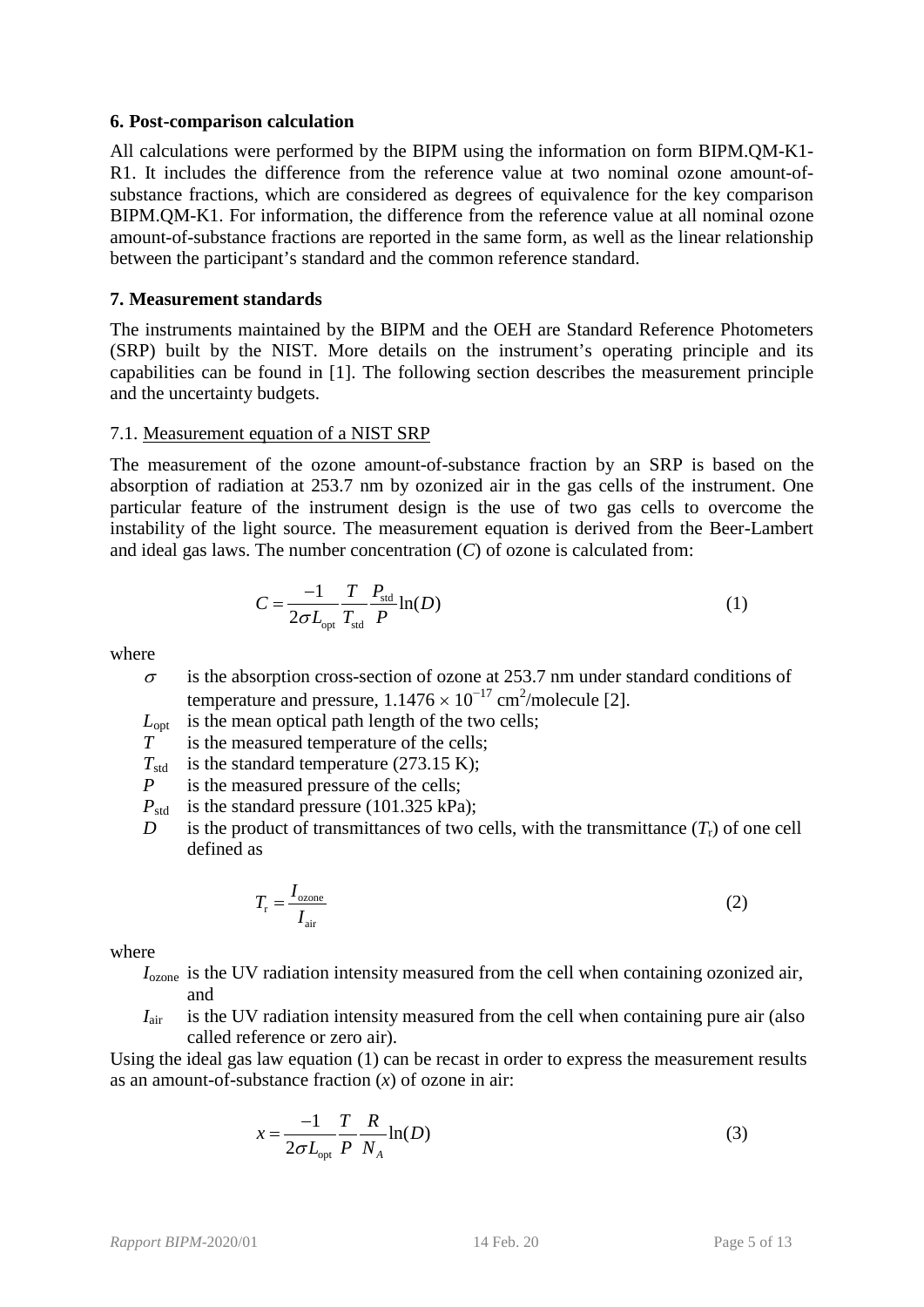where

 $N_A$  is the Avogadro constant, 6.022142 × 10<sup>23</sup> mol<sup>-1</sup>, and

*R* is the gas constant, 8.314472 J mol<sup>-1</sup> K<sup>-1</sup>

The formulation implemented in the SRP software is:

$$
x = \frac{-1}{2\alpha_x L_{\text{opt}}} \frac{T}{T_{\text{std}}} \frac{P_{\text{std}}}{P} \ln(D) \tag{4}
$$

where

 $\alpha_{x}$  is the linear absorption coefficient at standard conditions, expressed in cm<sup>-1</sup>, linked to the absorption cross-section with the relation:

$$
\alpha_{\rm x} = \sigma \frac{N_{\rm A}}{R} \frac{P_{\rm std}}{T_{\rm std}} \tag{5}
$$

#### 7.2. Absorption cross-section for ozone

The linear absorption coefficient under standard conditions  $\alpha_{x}$  used within the SRP software algorithm is 308.32 cm<sup>-1</sup>. This corresponds to a value for the absorption cross section  $\sigma$  of  $1.1476 \times 10^{-17}$  cm<sup>2</sup>/molecule, rather than the more often quoted  $1.147 \times 10^{-17}$  cm<sup>2</sup>/molecule. In the comparison of two SRP instruments, the absorption cross-section can be considered to have a conventional value and its uncertainty can be set to zero. However, in the comparison of different methods or when considering the complete uncertainty budget of the method, the uncertainty of the absorption cross-section should be taken into account. A consensus value of 2.12 % at a 95 % level of confidence for the uncertainty of the absorption cross-section has been proposed by the BIPM and the NIST in a recent publication [3].

#### 7.3. Condition of the BIPM SRPs

Compared to the original design described in [1], SRP27 and SRP28 have been modified to take into account two biases revealed by the study conducted by the BIPM and the NIST [3]. In 2009, an "SRP upgrade kit" was installed in the instruments, as described in the report [4].

#### 7.4. Uncertainty budget of the common reference BIPM-SRP27

The uncertainty budget for the ozone amount-of-substance fraction in dry air (*x*) measured by the instruments BIPM-SRP27 and BIPM-SRP28 in the nominal range 0 nmol/mol to 500 nmol/mol is given in [Table 1.](#page-6-0)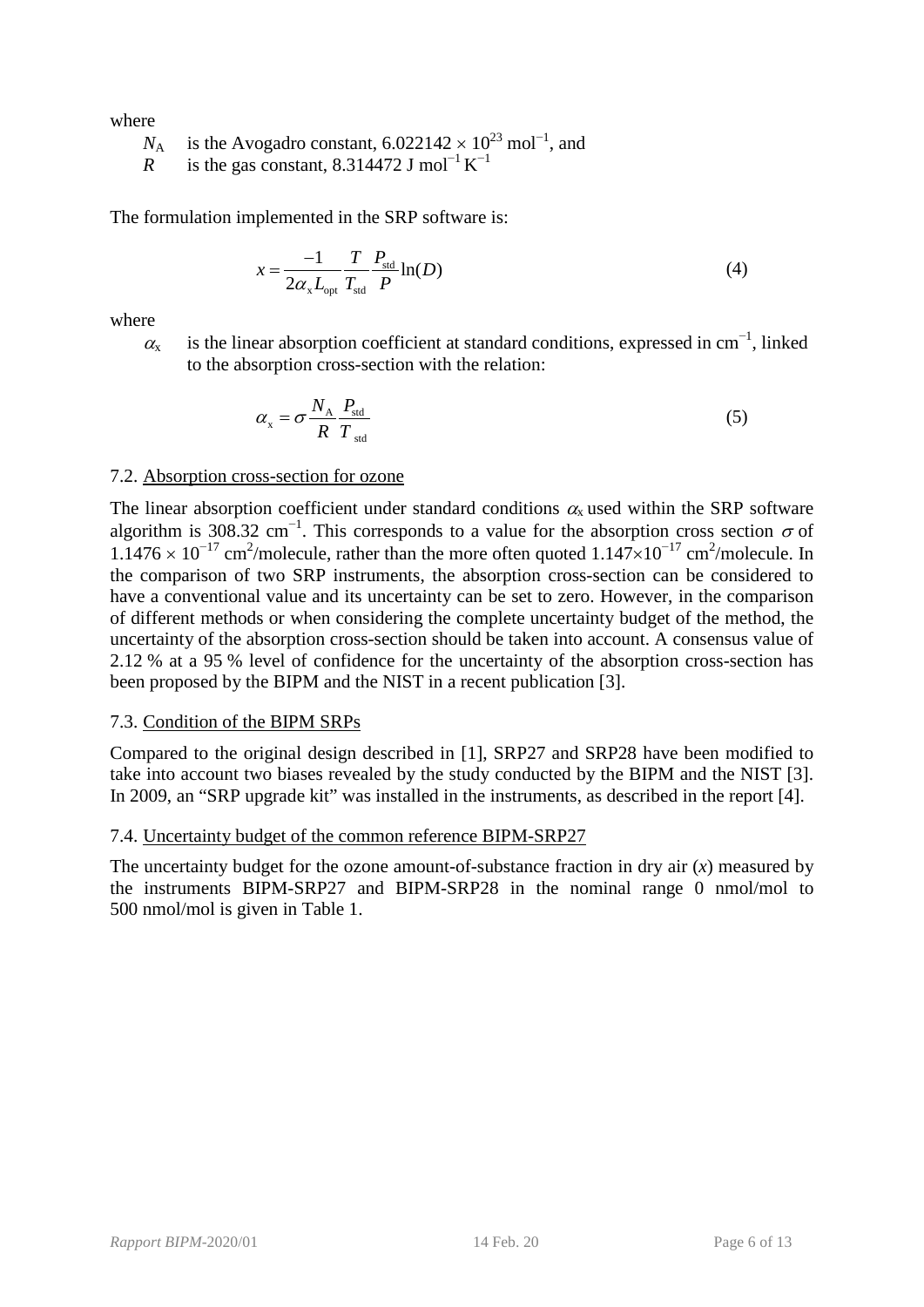<span id="page-6-0"></span>

|                                             |                             | Uncertainty $u(y)$               | <b>Sensitivity</b>                                  | contribution                                        |                                                      |                                             |
|---------------------------------------------|-----------------------------|----------------------------------|-----------------------------------------------------|-----------------------------------------------------|------------------------------------------------------|---------------------------------------------|
| Component $(y)$                             | <b>Source</b>               | <b>Distribution</b>              | <b>Standard</b><br><b>Uncertainty</b>               | <b>Combined</b><br>standard<br>uncertainty<br>u(y)  | coefficient<br>$c_i = \frac{\partial x}{\partial y}$ | to $u(x)$<br>$ c_i  \cdot u(y)$<br>nmol/mol |
|                                             | Measurement<br>scale        | Rectangular                      | 0.0006 cm                                           |                                                     | $\mathcal{X}$                                        |                                             |
| <b>Optical Path</b>                         | Repeatability               | $0.52$ cm<br>Normal<br>$0.01$ cm |                                                     |                                                     | $2.89 \times 10^{-3}x$                               |                                             |
| $L_{\mathrm{opt}}$                          | Correction<br>factor        | Rectangular                      | $0.52$ cm                                           |                                                     | $L_{\text{opt}}$                                     |                                             |
| <b>Pressure P</b>                           | Pressure gauge              | Rectangular                      | 0.029 kPa                                           |                                                     | $\mathcal{X}$                                        |                                             |
|                                             | Difference<br>between cells | Rectangular                      | 0.017 kPa                                           | 0.034 kPa                                           | $\boldsymbol{P}$                                     | $3.37 \times 10^{-4}x$                      |
| Temperature $T$                             | Temperature<br>probe        | Rectangular                      | $0.03\text{ K}$                                     | 0.07K                                               | $\mathcal{X}$<br>$\frac{1}{T}$                       | $2.29 \times 10^{-4}x$                      |
|                                             | Temperature<br>gradient     | Rectangular                      | 0.058K                                              |                                                     |                                                      |                                             |
| Ratio of<br>intensities $D$                 | Scaler<br>resolution        | Rectangular                      | $8 \times 10^{-6}$                                  | $1.4 \times 10^{-5}$                                | $\mathcal{X}$                                        | 0.28                                        |
|                                             | Repeatability               | Triangular                       | $1.1 \times 10^{-5}$                                |                                                     | $D\ln(D)$                                            |                                             |
| <b>Absorption</b><br>Cross section $\sigma$ | Hearn value                 |                                  | $1.22 \times 10^{-19}$<br>cm <sup>2</sup> /molecule | $1.22 \times 10^{-19}$<br>cm <sup>2</sup> /molecule | $\mathcal{X}$<br>$\alpha$                            | $1.06 \times 10^{-2}x$                      |

**Table 1: Uncertainty budget for the SRPs maintained by the BIPM**

As explained in the protocol of the comparison, following this budget the standard uncertainty associated with the ozone amount-of-substance fraction measurement with the BIPM SRPs can be expressed as a numerical equation (numerical values expressed as nmol/mol):

$$
u(x) = \sqrt{(0.28)^2 + (2.92 \cdot 10^{-3} x)^2}
$$
 (6)

#### 7.5. Covariance terms for the common reference BIPM-SRP27

Correlations between the results of two measurements performed at two different ozone amount-of-substance fractions with BIPM-SRP27 were taken into account using the software OzonE. Details of the analysis of the covariance can be found in the protocol. The following expression was applied:

$$
u(x_i, x_j) = x_i \cdot x_j \cdot u_b^2 \tag{7}
$$

where:

$$
u_{\rm b}^2 = \frac{u^2(T)}{T^2} + \frac{u^2(P)}{P^2} + \frac{u^2(L_{\rm opt})}{L_{\rm opt}^2}
$$
 (8)

The value of  $u<sub>b</sub>$  is given by the expression of the measurement uncertainty:  $u<sub>b</sub> = 2.92 \times 10^{-3}$ .

#### 7.6. Condition of the [SRP21](#page-2-1)

The OEH [SRP21](#page-2-1) has not been modified since the last comparison in 2015 [5] .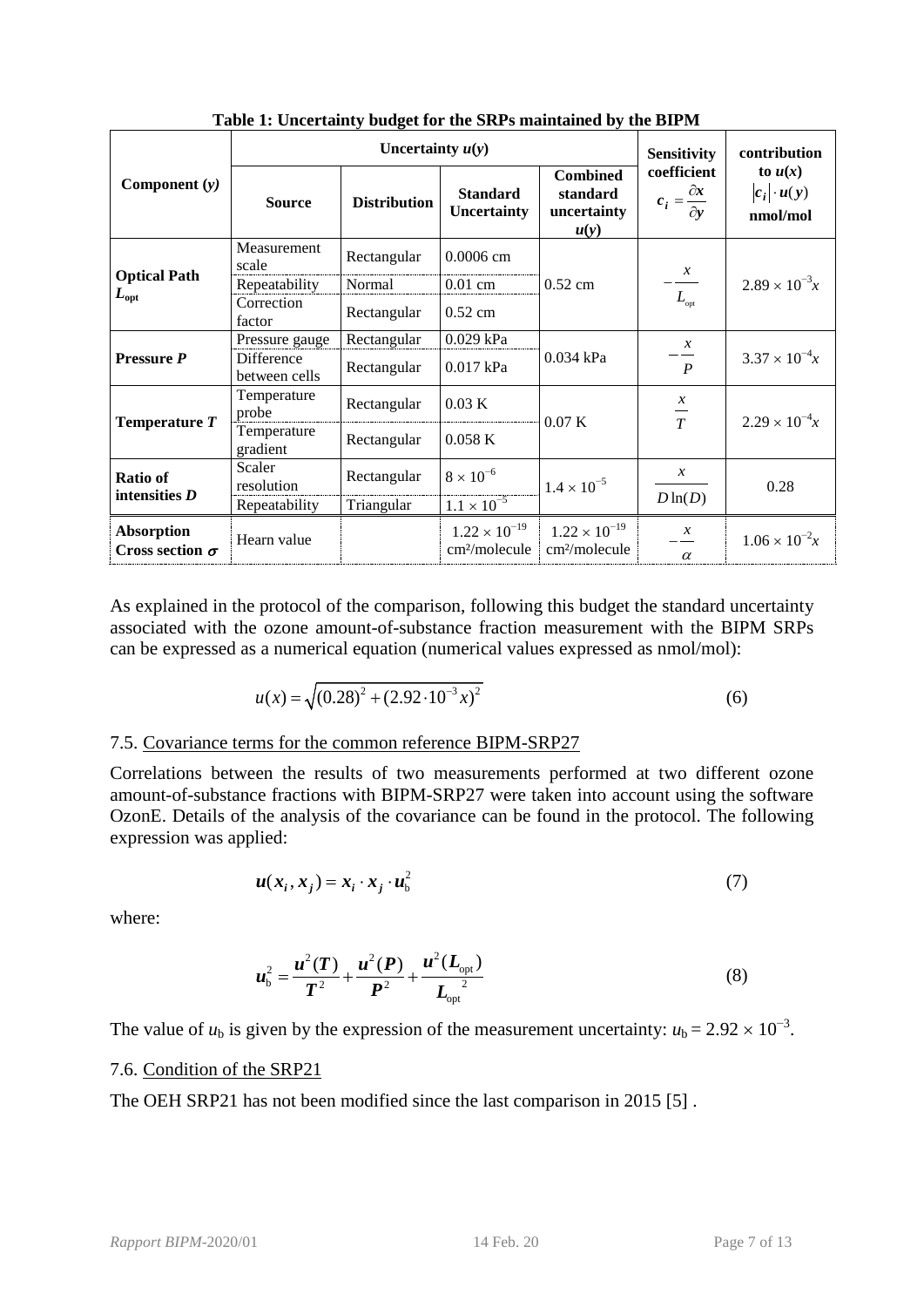#### 7.7. Uncertainty budget of the [SRP21](#page-2-1)

The uncertainty budget for the ozone amount-of-substance fraction in dry air *x* measured by the [OEH](#page-0-0) standard [SRP21](#page-2-1) in the nominal range 0 nmol/mol to 500 nmol/mol is given in [Table](#page-7-2) 2.

Following this budget, the standard uncertainty associated with the ozone amount-ofsubstance fraction measurement with the [SRP21](#page-2-1) can be expressed as a numerical equation (numerical values expressed as nmol/mol):

$$
u(x) = \sqrt{(0.51)^2 + 9.37 \cdot 10^{-6} x^2}
$$
 (9)

<span id="page-7-2"></span>No covariance term for the [SRP21](#page-2-1) was included in the calculations.

| Component                                          | <b>Value</b>               | <b>Source</b>          | <b>Distri</b><br>bution | <b>Standard</b><br>Uncertainty | <b>Combined</b><br><b>Standard</b><br>Uncertainty | <b>Sensitivity</b><br><b>Coefficient</b>              | <b>Contribution to</b><br>u(x) / nmol/mol |
|----------------------------------------------------|----------------------------|------------------------|-------------------------|--------------------------------|---------------------------------------------------|-------------------------------------------------------|-------------------------------------------|
| <b>Optical Path</b><br>(L)                         | 89.58 cm                   | Measurement            | Rect                    | $0.520$ cm                     | 0.520<br>cm                                       | $\mathcal{X}$<br>L                                    | $2.90 \times 10^{-3}x$                    |
| <b>Pressure</b> $(P)$                              | 101.325 kPa                | Gauge                  | Rect                    | 0.077 kPa                      | 0.086<br>kPa                                      | $\frac{-x}{P}$                                        | $8.5 \times 10^{-3}x$                     |
|                                                    |                            | Difference             | Rect                    | 0.038 kPa                      |                                                   |                                                       |                                           |
| <b>Temperature</b><br>(T)                          | 273.15 °K                  | Probe                  | Rect                    | $0.115$ K                      | 0.129<br>$\mathbf{K}$                             | $rac{x}{T}$                                           | $4.7 \times 10^{-3}x$                     |
|                                                    |                            | Gradient               | Rect                    | $0.058$ K                      |                                                   |                                                       |                                           |
| <b>Repeatability</b>                               |                            | Repeat<br>Measurements | Rect                    | nmol<br>0.095<br>/mol          | nmol<br>0.095<br>/mol                             | 1                                                     | 0.095                                     |
| <b>Resolution</b>                                  |                            |                        | Rect                    | nmol<br>0.500<br>/mol          | nmol<br>0.500<br>/mol                             | 1                                                     | 0.500                                     |
| <b>Absorption</b><br><b>Cross</b><br>Section $(a)$ | $\text{cm}^{-1}$<br>308.32 | Conventional<br>Value  | Rect                    | $1.732$ cm <sup>-1</sup>       | $\text{cm}^{-1}$<br>1.732                         | $\mathcal{X}$<br>$\overline{\phantom{0}}$<br>$\alpha$ | $1.06 \times 10^{-2}x$                    |

*Table 2: Uncertainty budget for the [SRP21](#page-2-1)*

## <span id="page-7-0"></span>**8. Measurement results and uncertainties**

Details of the measurement results, the measurement uncertainties and the standard deviations at each nominal ozone amount-of-substance fraction are given in the form [BIPM.QM-K1-R1-](#page-3-1) [OEH-19](#page-3-1) (Appendix 1).

## <span id="page-7-1"></span>**9. Differences from the reference values**

For the key comparison BIPM.QM-K1, differences from the reference values were calculated at the twelve nominal ozone amount-of-substance fractions measured, but are only shown in this report at two particular values: 80 nmol/mol and 420 nmol/mol. These values correspond to points 3 and 4 recorded in each comparison. The ozone amount-of-substance fractions measured by the ozone standards can differ from the nominal values because an ozone generator has limited reproducibility. However, as stated in the protocol, the value measured by the common reference SRP27 was expected to be within ±15 nmol/mol of the nominal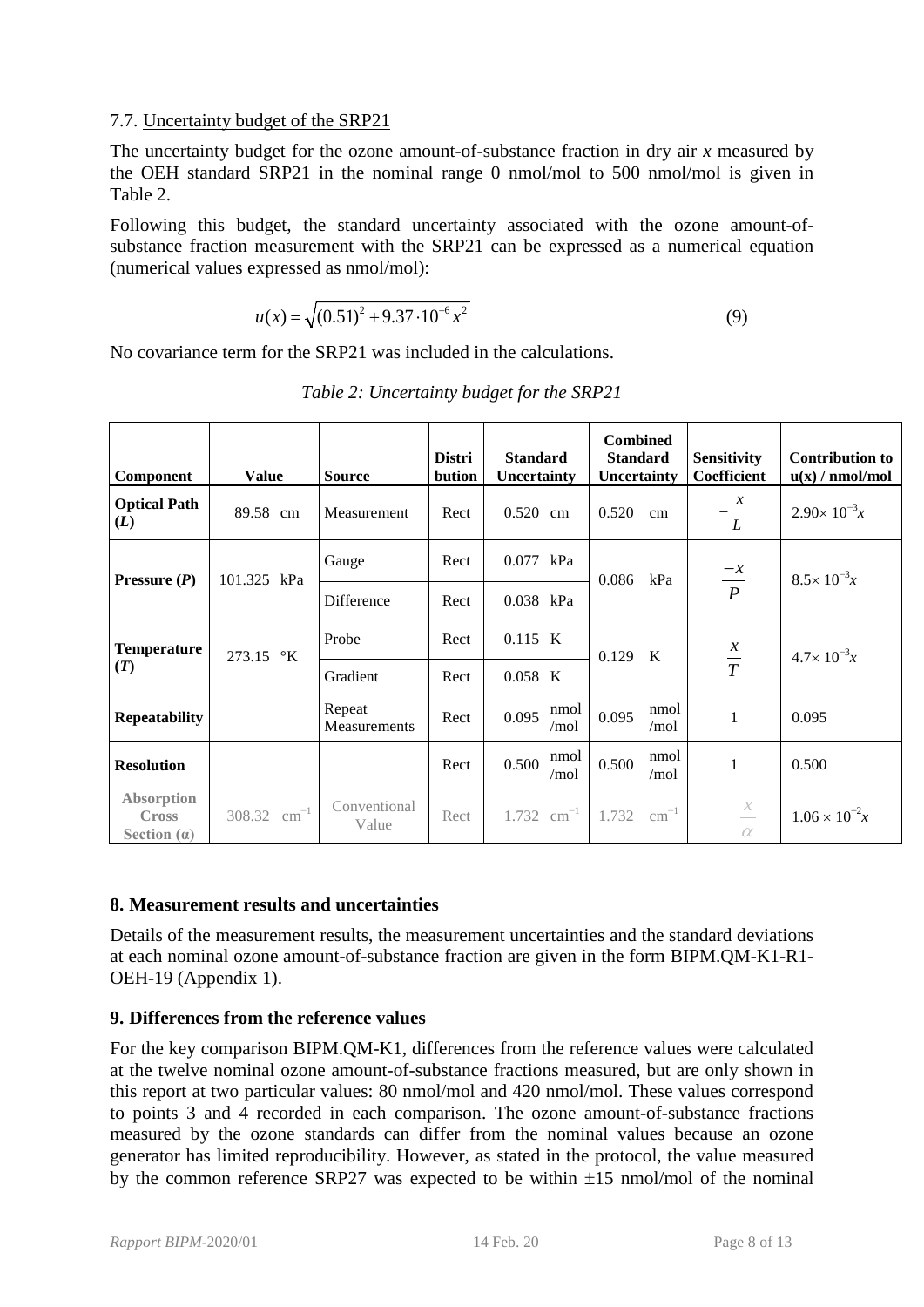value. Hence, it is meaningful to compare the degree of equivalence calculated for all the participants at the same nominal value.

#### 9.1. Definition

The difference from the reference value of the participant *i* at a nominal value  $x_{\text{nom}}$  is defined as:

$$
D_i = x_i - x_{\text{SRP27}} \tag{10}
$$

where  $x_i$  and  $x_{SRP27}$  are the measurement result of the participant *i* and of SRP27 at the nominal value  $x_{\text{nom}}$ .

Its associated standard uncertainty is:

$$
u(D_i) = \sqrt{u_i^2 + u_{SRP27}^2}
$$
 (11)

where  $u_i$  and  $u_{SRP27}$  are the measurement uncertainties of the participant *i* and of SRP27 respectively.

#### 9.2. Values

The differences from the reference values and their uncertainties calculated in the form [BIPM.QM-K1-R1-OEH-19](#page-3-1) are reported in [Table 3](#page-8-0) below. Corresponding graphs of equivalence are given in [Figure 1.](#page-9-1) The expanded uncertainties are calculated with a coverage factor  $k = 2$ .

<span id="page-8-0"></span>*Table 3 : Differences from the reference values of the [OEH](#page-0-0) at the nominal ozone amount-of-substance fractions 80 nmol/mol and 420 nmol/mol*

| Nom value | $x_i$ /<br>(mmol/mol) | $u_i$ | $x_{\text{SRP27}}$ / | $u_{\text{SRP27}}$ / | $D_i/$  | $u(D_i)$ | $U(D_i)$ /<br>$\pmod{\mod}$ (nmol/mol) $\pmod{\mod}$ (nmol/mol) $\pmod{\mod}$ (nmol/mol) $\pmod{\mod}$ |
|-----------|-----------------------|-------|----------------------|----------------------|---------|----------|--------------------------------------------------------------------------------------------------------|
|           | 80   $79.31$          | 0.57  | 79.46                | 0.36                 | $-0.15$ | 0.68     | 1.35                                                                                                   |
|           | 420 $ 419.34$         | 1.38  | 419.02               | 1.26                 | 0.32    | 1.87     | 3.73                                                                                                   |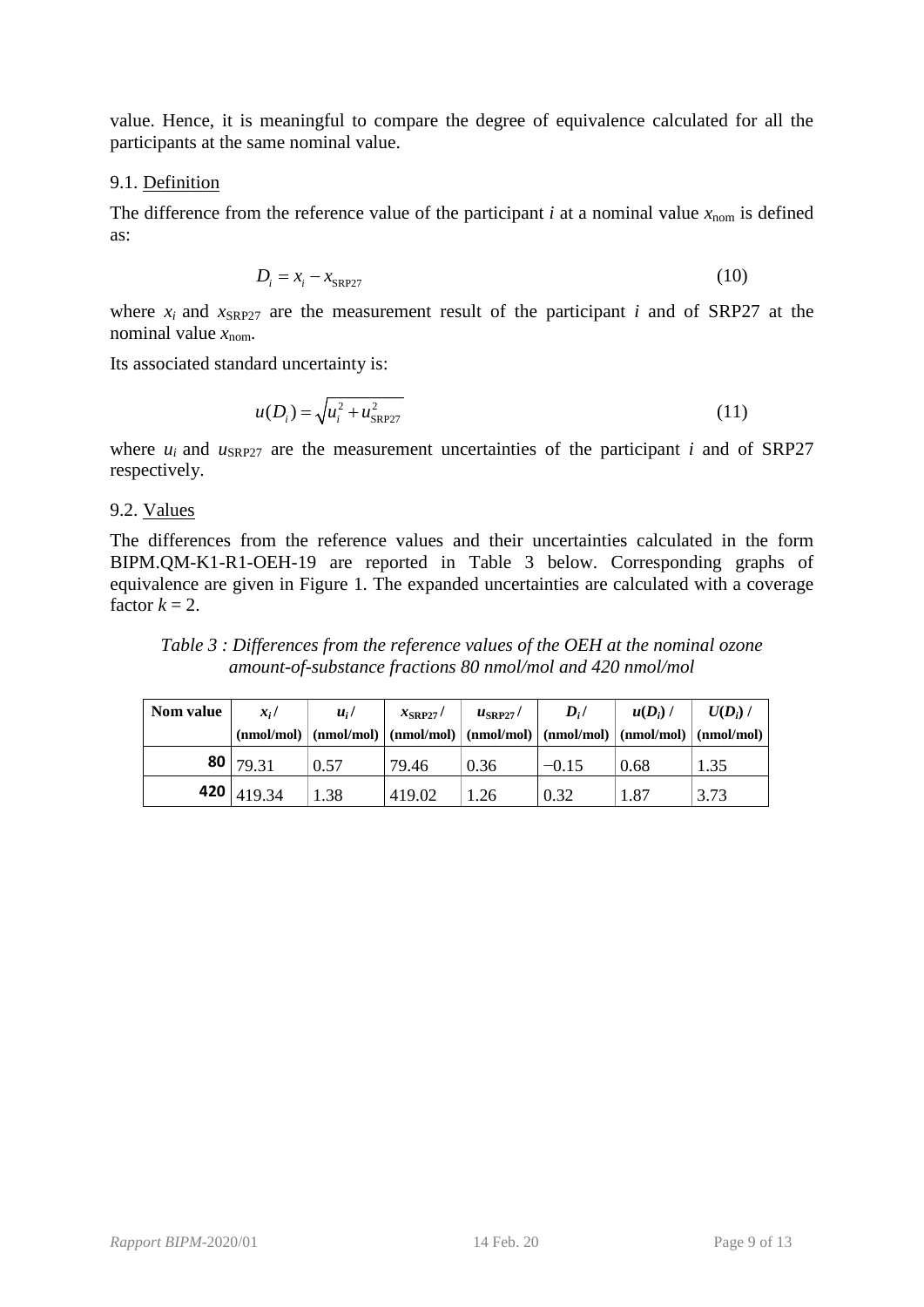

<span id="page-9-1"></span>*Figure 1: Graphs of equivalence of the [OEH](#page-0-0) at the two nominal ozone amount-of-substance fractions 80 nmol/mol and 420 nmol/mol* 

The differences between the OEH standard and the common reference standard BIPM SRP27 indicate agreement between both standards.

#### <span id="page-9-0"></span>**10. Analysis of the measurement results by generalized least-square regression**

The relationship between two ozone photometers was evaluated with a generalized leastsquare regression fit performed on the two sets of measured ozone amount-of-substance fractions, taking into account standard measurement uncertainties. To this end, the software package OzonE was used. This software, which is documented in a publication [6], is an extension of the previously used software B\_Least, recommended by the ISO standard 6143:2001 [7]. OzonE allows users to account for correlations between measurements performed with the same instrument at different ozone amount-of-substance fractions. of equivalence of the<br>fractions 80<br>ween the OEH stand<br>between both standa<br>**measurement resu**<br>etween two ozone<br>fit performed on the<br>to account standard<br>as used. This softw<br>previously used sof<br>conE allows users<br>same instrum

In a direct comparison, a linear relationship between the ozone amount-of-substance fractions measured by SRP*n* and SRP27 is obtained:

$$
x_{\text{SRP}n} = a_0 + a_1 x_{\text{SRP}27} \tag{12}
$$

The associated uncertainties on the slope  $u(a_1)$  and the intercept  $u(a_0)$  are given by OzonE, as well as the covariance between them and the usual statistical parameters to validate the fitting function.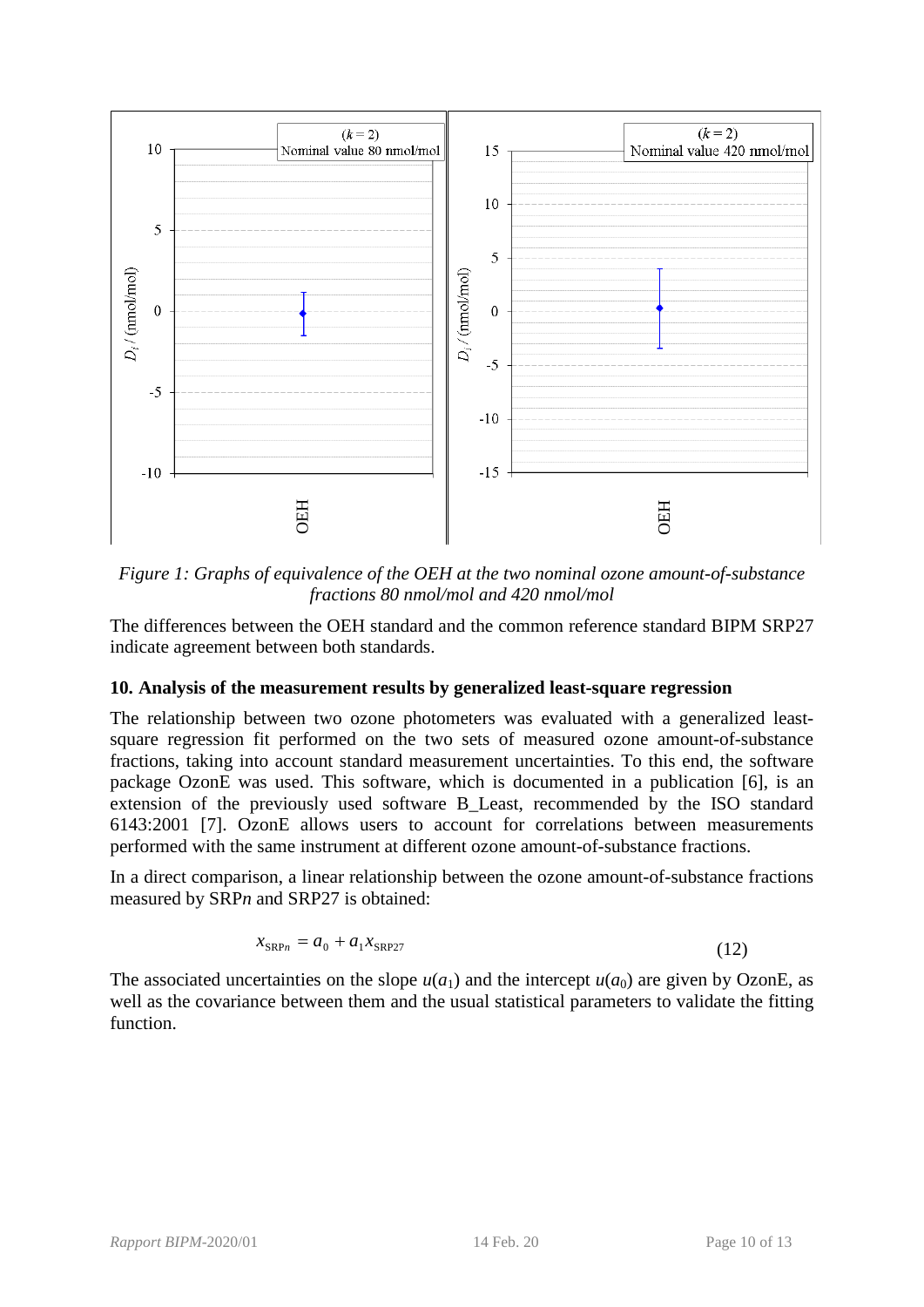#### 10.1. Least-square regression results

The relationship between [SRP21](#page-2-1) and SRP27 is:

$$
x_{\rm SRP21} = 1.0018x_{\rm SRP27} - 0.31\tag{13}
$$

The standard uncertainties on the parameters of the regression are  $u(a_1) = 0.0035$  for the slope and  $u(a_0) = 0.31$  nmol/mol for the intercept. The covariance between the two parameters is  $cov(a_0, a_1) = -3.84 \times 10^{-4}$  nmol/mol.

The least-square regression statistical parameters confirm the appropriate choice of a linear relation, with a sum of the squared deviations (SSD) of 0.06 and a goodness of fit (GoF) equal to 0.11.

To assess the agreement of the standards from equation 10, the difference between the calculated slope value and unity, and the intercept value and zero, together with their measurement uncertainties need to be considered. In the comparison, the value of the intercept is consistent with an intercept of zero, considering the uncertainty in the value of this parameter; i.e  $|a_0| < 2u(a_0)$ , and the value of the slope is consistent with a slope of 1; i.e.  $|1 - a_1| < 2 u(a_1)$ .

#### **11. History of comparisons between BIPM SRP27, SRP28 and OEH [SRP21](#page-2-1)**

Results of previous comparison performed between BIPM-SRP27, BIPM-SRP28 and [OEH](#page-0-0) [SRP21](#page-2-1) (named DECCW in previous reports [5, 8, 9]) during the course of the key comparison BIPM.QM-K1 are given in [Figure 2.](#page-11-0) The slopes  $a_1$  of the linear relation  $x_{SRPn} = a_0 + a_1 x_{SRP27}$ are represented together with their associated uncertainties calculated at the time of each comparison. Results of previous comparisons have been corrected to take into account the changes in the reference BIPM-SRP27 described in [4], which explains the larger uncertainties associated with the corresponding slopes. Results of the comparison performed in January 2015 have been reported together with results performed in April 2015 after the replacement of the instrument gas cells that broke in between the two exercises. [Figure 2](#page-11-0) shows that all standards included in these comparisons stayed in close agreement.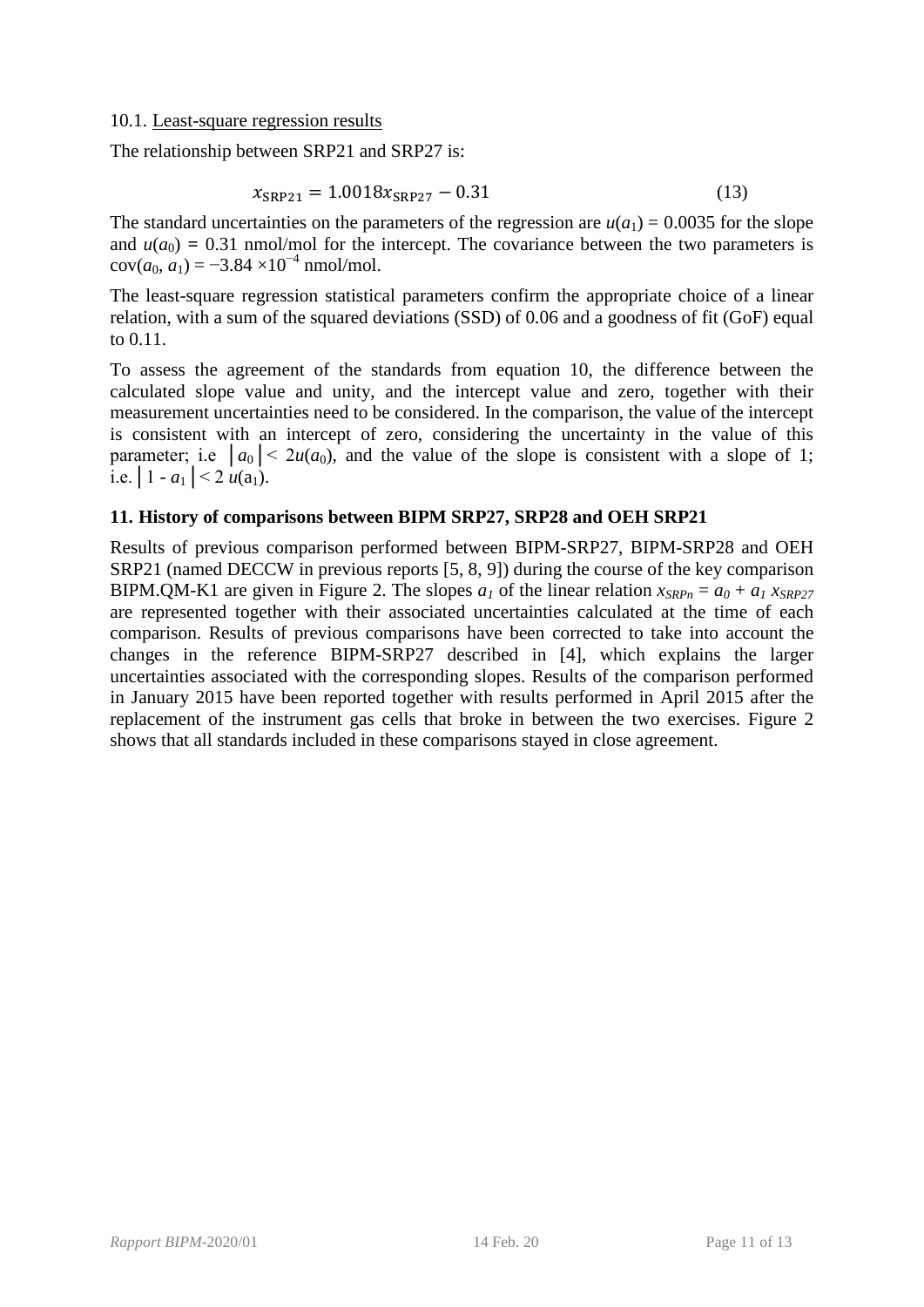

<span id="page-11-0"></span>*Figure 2 : Results of the comparisons between SRP27, SRP28 and [OEH](#page-0-0) [SRP21](#page-2-1) performed at the BIPM during the course of the key comparison BIPM.QM-K1. Uncertainties are calculated at k=2, with the uncertainty budget in use at the time of each comparison.* 

## **12. Conclusion**

A comparison was performed between the ozone reference standards of the OEH and of the BIPM. The instruments were compared over a nominal ozone amount-of-substance fraction range of 0 nmol/mol to 500 nmol/mol. Results of this comparison indicated good agreement between both standards.

#### **13. References**

- [1] Paur R.J., Bass A.M., Norris J.E. and Buckley T.J. 2003 Standard Reference Photometer for the Assay of Ozone in calibration Atmospheres *NISTIR* **6963**, 65 pp
- [2] ISO 13964 : 1996 Ambient air Determination of ozone Ultraviolet photometric method (International Organization for Standardization)
- [3] Viallon J., Moussay P., Norris J.E., Guenther F.R. and Wielgosz R.I., 2006, A study of systematic biases and measurement uncertainties in ozone mole fraction measurements with the NIST Standard Reference Photometer, *Metrologia*, **43**, 441- 450,
- [4] Viallon J., Moussay P., Idrees F. and Wielgosz R.I. 2010 Upgrade of the BIPM Standard Reference Photometers for Ozone and the effect on the on-going key comparison BIPM.QM-K1 **Rapport BIPM-2010/07**, 16 pp